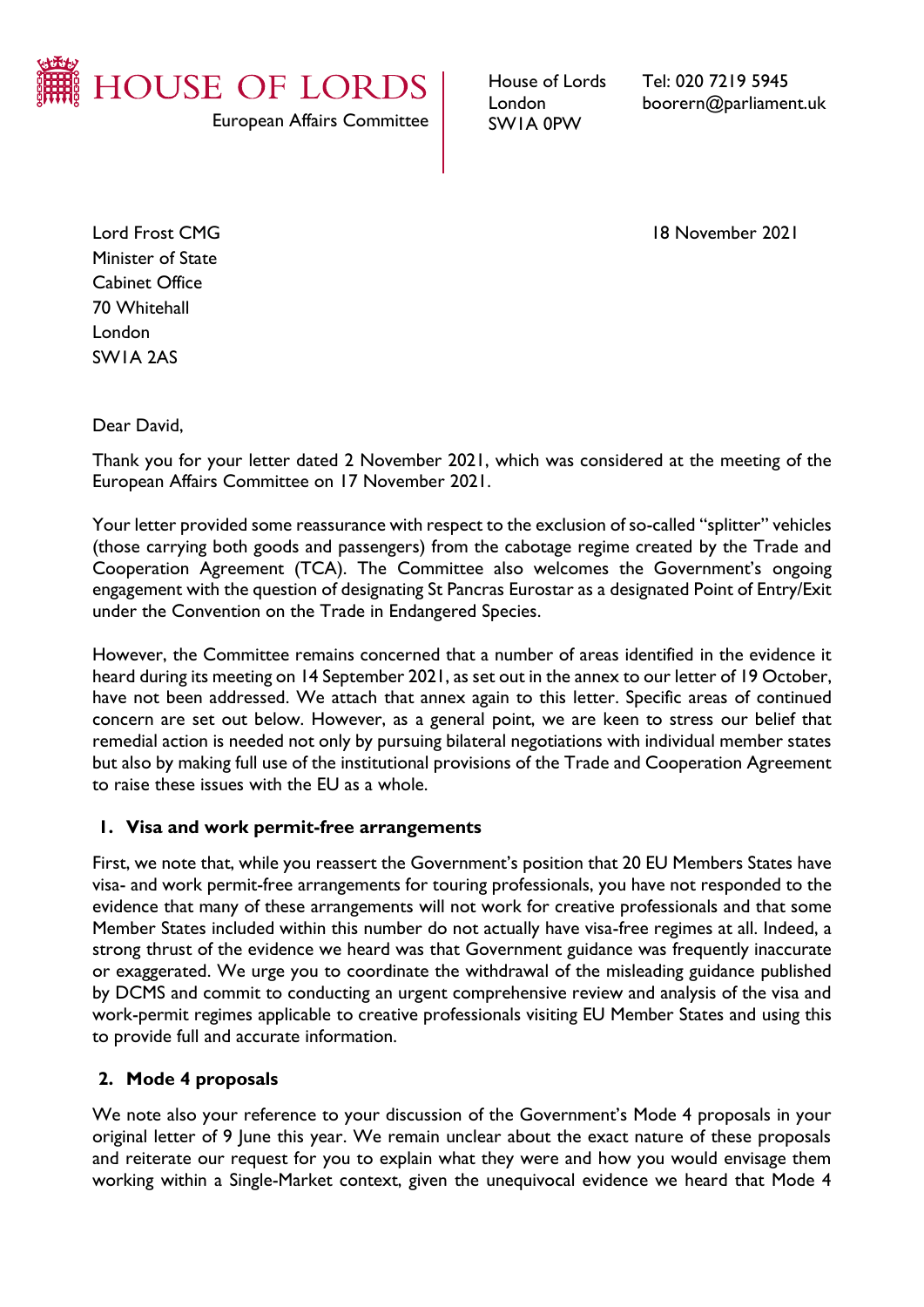would be an unworkable solution to the short-term movement of creative professionals across the English Channel.

# **3. Young classical musicians**

We further note that your response does not make any reference to the extremely concerning evidence we heard to the effect that young classical musicians were being forced out of the profession as a result of the new travel restrictions, which had made most of their bread-andbutter work, such as "jump-in" performances in Europe, impossible. What avenues is the Government exploring to ensure that we do not lose a generation of classical musicians due to the fact that the UK cannot provide enough work to sustain the profession?

## **4. Specialist musical haulage and cabotage rules**

In a similar vein, the evidence clearly set out how the specialist musical haulage sector in the UK is rapidly becoming unsustainable as cabotage and cross-trade rules make touring impossible (very few tours visit fewer than three locations – most last for several months and attend tens of different performance venues). Again, this is a sector in which UK companies hold an 80% market share, but which will be severely damaged (with no short- to medium-term replacement within the EU) if the current restrictions continue. What further steps will the Government commit to taking to save the sector and its highly specialised jobs?

Given that this issue is complex and cross-cutting, involving input from so many departments, we very much hope that you will continue to commit to exercising your coordinating function regarding matters concerning the operation of the TCA in future responses to the Committee. Where you are unable to respond directly to a question yourself, we invite you to seek a contribution or supplementary response from the relevant department to ensure that the information this Committee receives is as comprehensive and accurate as possible.

We retain an interest in this subject and look forward to considering your response within the usual 10 working-day deadline.

I am copying this letter to Rt Hon Nadine Dorries MP, Secretary of State for Digital, Culture, Media and Sport; Rt Hon Grant Shapps MP, Secretary of State for Transport; Rt Hon Priti Patel MP, Secretary of State for the Home Department; Sir William Cash MP and Dr George Wilson, respectively Chair and Clerk of the House of Commons European Scrutiny Committee; and Julian Knight MP and Stephen McGuinness, respectively Chair and Clerk of the House of Commons Digital, Culture, Media and Sport Committee.

Yours sincerely,

Llade

Lord Kinnoull Chair of the European Union Committee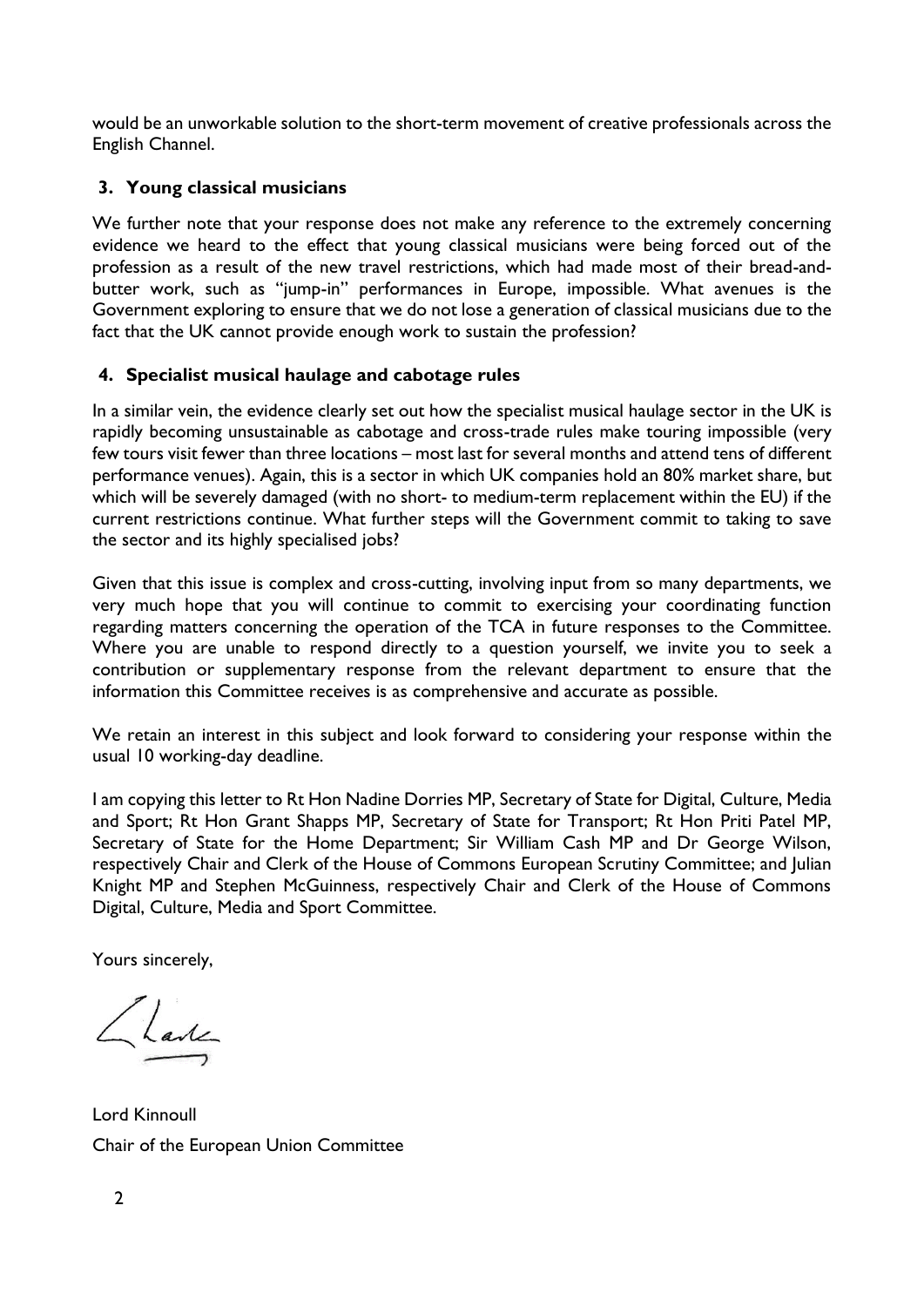# **Appendix – Summary of the witness evidence**

#### **HM Government engagement and co-ordination**

- 1. A common perception among the witnesses was that the Government lacked a sufficient understanding of the issues facing the industry because of Brexit and the implementation of the TCA. Of particular concern was the response and level of engagement from the Department for Digital, Culture, Media and Sport. Witnesses highlighted particular concerns regarding the accuracy of the DCMS announcement on 4 August 2021 that 19 EU states had confirmed that visas and work-permits would not be required for UK performers undertaking short tours in their countries. Deborah Annetts told us that, "as far as [is the ISM is] aware, there are no new arrangements in place. All the press release did was state, quite erroneously, what DCMS considered the current position was in relation to touring."
- 2. In addition to the failure of DCMS to highlight the extent to which many of these arrangements diverged from the EU's normal practice of allowing 90 days visa-free travel in any 180-day period, a key example of the inaccuracies identified by our witnesses was the failure to distinguish the significant differences in the visa-free regimes in each of the 19 countries identified in the announcement. By way of example, Deborah Annetts explained how in Austria, there is an exemption from the requirement to obtain a work permit if the performer is employed for a single day within an overall production while, in Poland, "it is 30 days in any calendar year, and in Sweden it is 14 days in a 12-month period... Every single state is different, which is why we need to be absolutely precise." She added that, although DCMS was now referring to the 4 August announcement as misreporting, it remained on the website without any warning, clarification, or correction.
- 3. Deborah Annetts expressed grave concern at the inaccuracies in the DCMS guidance regarding touring in the EU, highlighting the risk posed to performers in following the Department's advice. She told the Committee how, in addition to writing to DCMS in detail to explain the inaccuracies and seek corrections, the ISM had felt compelled to prepare its own comprehensive guidance for performers wishing to travel to the EU for work. The Committee was concerned to learn "the findings of [the ISM's] research do not align with some of the countries on the DCMS list of 19 countries. There are four countries on the DCMS list that we believe do not offer short-term visa and/or work permit exemptions for touring: Czech Republic, Hungary, Latvia and Slovenia." Following DCMS' more recent announcement on 12 October 2021, titled 'Visa-free short-term touring allowed in 20 member states', Deborah Annetts told us in writing that "The only difference between the two statements is the addition of Romania" and described it as "another misleading press release… despite promises having been made that such announcements would not be made again."
- 4. Deborah Annetts also expressed concern at the department's use of generalist consultants to prepare the relevant guidance, even though this was a highly technical area and there is only a very small number of specialists with the expertise necessary to get the guidance right. Craig Stanley further explained that both he and Deborah Annetts were part of a working group set up by the then Secretary of State for Digital, Culture, Media and Sport, Rt Hon Oliver Dowden MP, and chaired by the then Minister for Digital and Culture, Caroline Dinenage MP. He explained that the Minister had failed to attend recent meetings,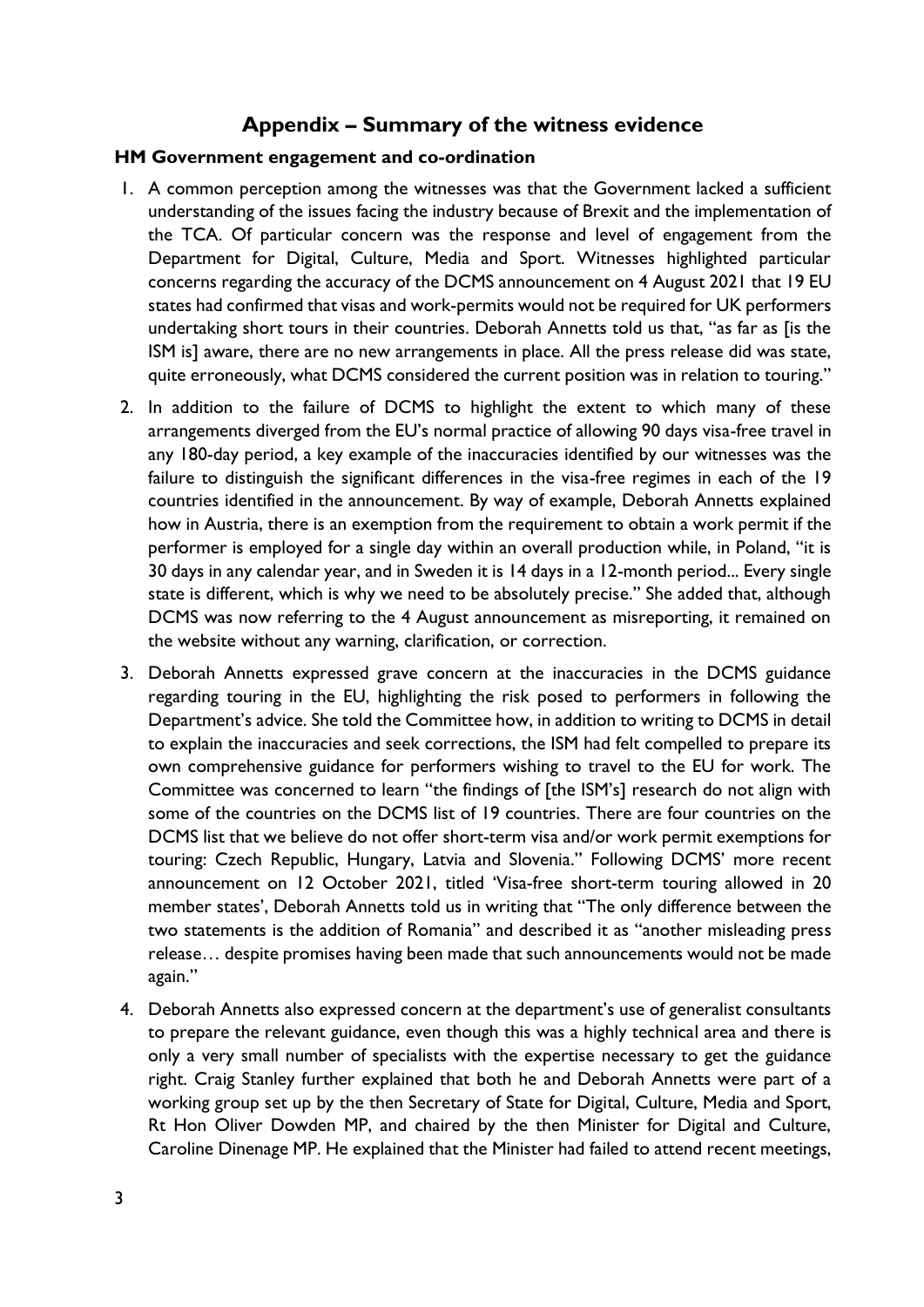leaving this to officials. As a result, "the fact is that [the working group goes] through the same agenda, and every single meeting is Groundhog Day".

- 5. Summing up his concerns regarding DCMS's approach to the problems faced by the industry, Noel McClean told the Committee that the Department seemed to be more concerned about managing headlines than dealing with the issues facing the livelihoods of those in the industry, which "…just shows the lack of seriousness in tackling the issue."
- 6. However, the problems with the Government's engagement with the creative industries appear to go further than just DCMS. Craig Stanley praised the level of engagement he had received from officials at the Department for Transport since 1 January 2021. However, he bemoaned the lack of engagement at ministerial level and the Secretary of State's continued delay in making the necessary decisions regarding reverse easement and dual registration of lorries, which would reduce the impact of the cabotage and cross-trade rules on UK specialist hauliers. The Minister's failure to make these decisions was resulting in the disintegration of the sector, which means, in turn, "no trucks...[and]...no tours."
- 7. On a similar note, Deborah Annetts spoke of her engagement with the Department of International Trade, having been appointed to its Trade Advisory Group for the Creative Industries in 2019. She spoke of continued attempts to engage with the issue of mobility and was told "not to worry because everything would be dealt with via Mode 4." She received independent advice at that stage that Mode 4 (by which route individuals are permitted to enter a country to provide a commercial service for consumption within that country) would not work for the movement of creative professionals and this has been borne out by subsequent events. Despite repeated requests, she has still not been able to see the Government's original Mode 4 proposal.
- 8. Deborah Annetts also pointed to an ongoing lack of clarity regarding merchandise and VAT, adding HMRC and HMT to the list of departments failing to provide the necessary level of support and clarity.

### **Visas and Work Permits**

- 9. All three witnesses disagreed strongly with Lord Frost's assertion that agreeing the EU's proposed visa waiver would have undermined the UK's ability to take back control of its borders. Deborah Annetts and the ISM did "not believe that a visa waiver agreement would undermine any of the Government's red lines in relation to immigration". Craig Stanley agreed with this position, adding, "it is a trade issue, not an immigration issue".
- 10. This lack of a visa waiver scheme is having a significant impact on creative professionals. The new regime for travelling to the EU for performances poses considerable problems for performers and support staff. Creative professionals are now required to navigate 27 separate visa regimes on a country-by-country basis, with fees to be paid and lengthy documentation procedures for each. The greatest impact is felt by those in the early stages of their careers. Deborah Annetts spoke of the common practice for opera singers early in their careers to gain experience and a reputation through so-called "jump-ins", where they travel overseas at extremely short notice to fill in for a performer who had been indisposed.
- 11. We heard that the onerous immigration processes required regularly take longer than 24 hours, making jump-ins logistically impossible, but that even where this is not the case, the cost of obtaining the necessary paperwork invariably means that the singer would make a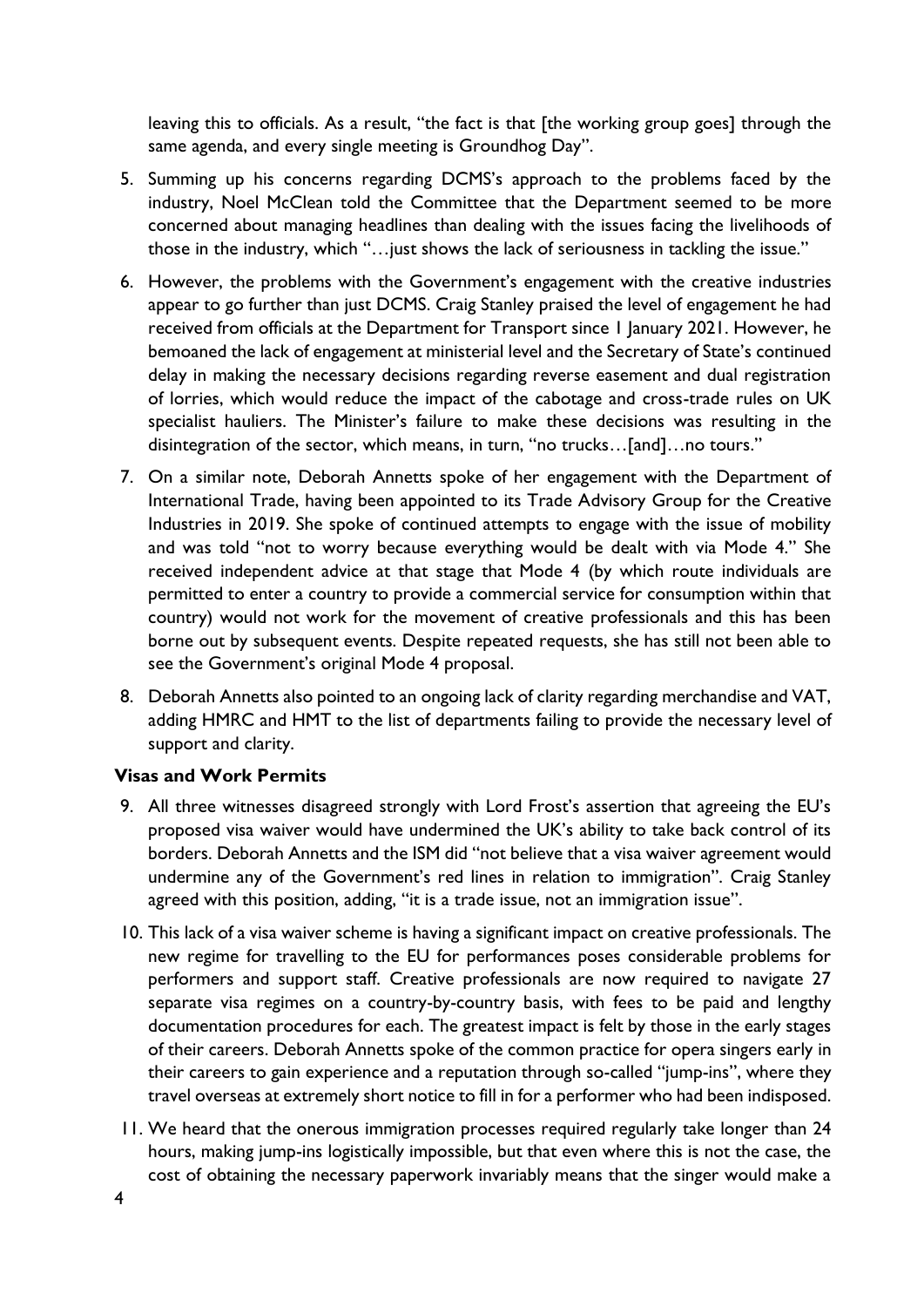loss. Without jump-ins and similar practices in other parts of the industry, performers and support professionals are unable either to sustain themselves or to build the reputation necessary for a career. Deborah Annetts also spoke of performers losing the ability to audition in EU countries and of others who had had their employment with EU orchestras terminated due to no longer holding an EU passport.

- 12. Craig Stanley was concerned not only by the complex situation facing professionals wishing to travel to the 19 countries identified by DCMS as allowing visa-free touring, but also by the fact that no such arrangements were in place at all with the remaining 8 EU Member States, which include some of the most significant destination countries for touring musical professionals. He singled out Spain as being of particular concern, as it is the largest EU market for DJs. Professionals wishing to travel to Spain for work now face not only an onerous visa application process, but one for which different interpretations of the Spanish regulations are applied by each of the three Spanish Consulates. Mr Stanley was concerned not only by the Government's lack of progress in negotiating visa-free access with Spain (and its apparent refusal even to provide any timeline for those negotiations), but also by its failure to reach agreement with Spain for a standard, streamlined and uniform application process.
- 13. On the question of finding solutions to these challenges, Deborah Annetts stressed that the issue of visas could "be sorted out only at EU level", via a visa waiver agreement, whereas work permits are a Member State competence and could be dealt with on a bilateral basis.
- 14. While the witnesses welcomed the signing of the free trade agreement with Norway, Iceland and Liechtenstein, they stressed that it would not make up for the loss of the EU as an accessible market. As Noel McClean put it, the entire population of Liechtenstein would fill only a fraction of a concert stadium: "the scale of impact [of the agreement] is miniscule."

### **Transport**

- 15. In their evidence to the Committee, all three witnesses stressed that the industry faced challenges not only from the restrictions on the movement of people, but also from the restrictions on the movement of goods. As mentioned, the UK has hitherto enjoyed an 80% share of the European contemporary music haulage market. With the introduction of the cabotage and cross trade restrictions under the TCA, no lorry would be able to transport musicians and their equipment for any tour with more than three stops. Given that most tours last weeks or months, the UK's participation in this lucrative market is rendered practically impossible.
- 16. The witnesses noted the government's advice for hauliers to establish subsidiaries in the EU to overcome these restrictions. However, this does little to resolve the problem as lorries registered in the EU by any such subsidiary would be caught by similar restrictions in the other direction, placing identical barriers to their operations in the UK.
- 17. The witnesses further explained that, in addition to the loss of market share for the UK industry, this was not a sector in which the shortfall could be picked up by EU operators. In an industry so heavily dominated by the UK, "[t]here are simply not enough trucks in Europe to pick up the slack". Thus, even if the issues surrounding the restrictions on the movement of performers are resolved or ameliorated, the touring industry still faces the